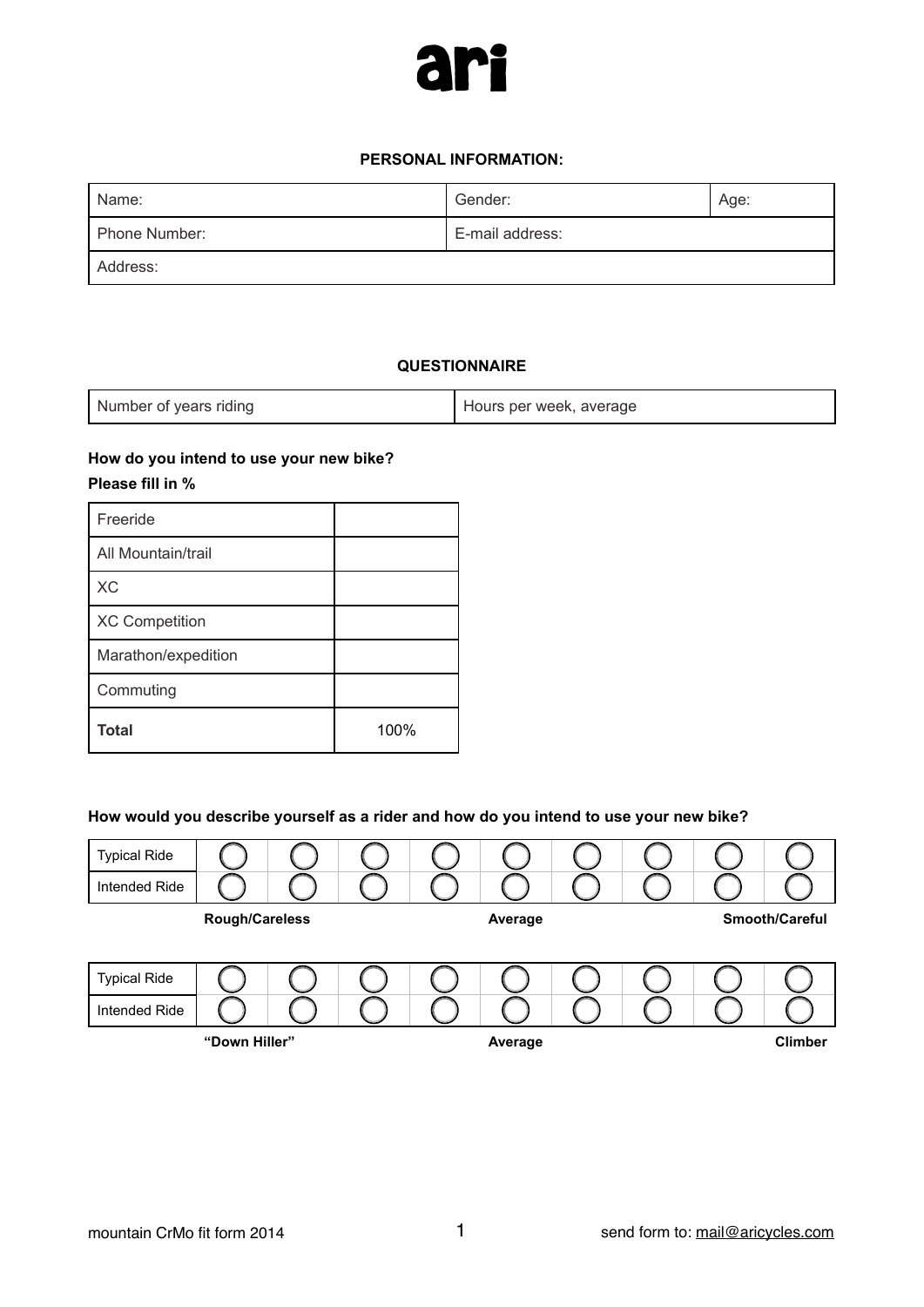

| Current bike:        | Model:                     | Size: | Year: |
|----------------------|----------------------------|-------|-------|
| <b>Current Fork:</b> | <b>Current Components:</b> |       |       |

**Please fill in the following regarding your current bike and your new bike:** 

# **Handling (steering, responsiveness, cornering, and descending)**

| Current bike                                        |                  |  |       |  |              |
|-----------------------------------------------------|------------------|--|-------|--|--------------|
| New bike                                            |                  |  |       |  |              |
|                                                     | <b>Laid back</b> |  | Ideal |  | Lively       |
|                                                     |                  |  |       |  |              |
| Drivetrain Rigidity (acceleration and climbing)     |                  |  |       |  |              |
| Current bike                                        |                  |  |       |  |              |
| New bike                                            |                  |  |       |  |              |
|                                                     | soft             |  | Ideal |  | <b>Stiff</b> |
|                                                     |                  |  |       |  |              |
| <b>Vertical Compliance (ride comfort)</b>           |                  |  |       |  |              |
| Current bike                                        |                  |  |       |  |              |
| New bike                                            |                  |  |       |  |              |
|                                                     | Soft             |  | Ideal |  | Hard         |
|                                                     |                  |  |       |  |              |
| Handlebar reach from saddle (when riding in saddle) |                  |  |       |  |              |
| Current bike                                        |                  |  |       |  |              |
| New bike                                            |                  |  |       |  |              |
|                                                     | <b>Short</b>     |  | Ideal |  | Long         |
|                                                     |                  |  |       |  |              |
| Handlebar height (relative to saddle height)        |                  |  |       |  |              |
| Current bike                                        |                  |  |       |  |              |

**High Ideal Low**

New bike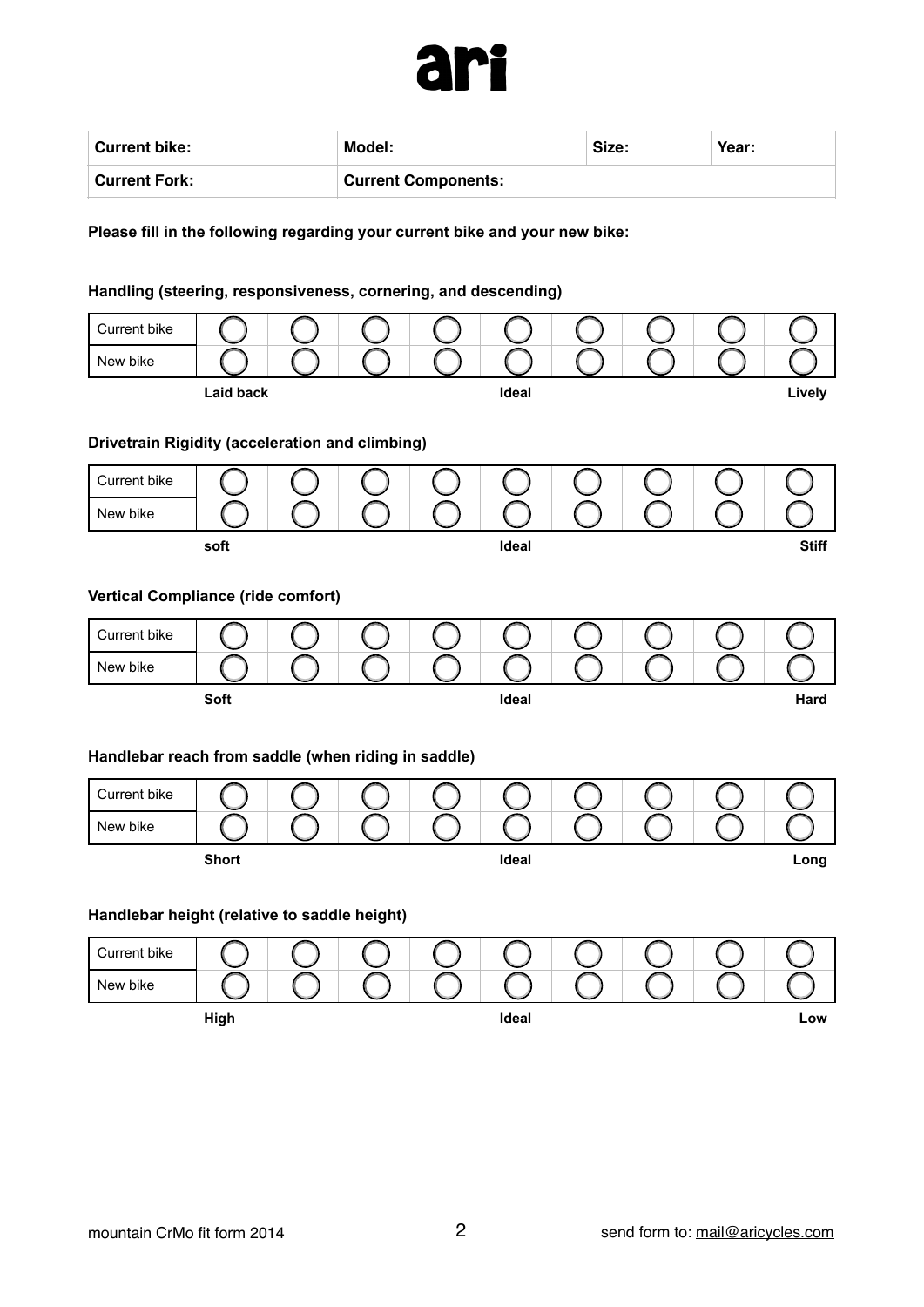

#### **MEASUREMENTS FROM CURRENT BIKE**

You will need a tape measure and a spirit level. Check the results twice to make sure that you get a consistent result. Please use metric values (mm).



| 1              | Top Tube Length: Measure from the intersection of the top tube and head tube horizontal to<br>ground, back to the seat tube centerline. |  |
|----------------|-----------------------------------------------------------------------------------------------------------------------------------------|--|
| $\overline{2}$ | Ground to Saddle Top Mid-Point: Measure from the ground to the top of the saddle.                                                       |  |
| 3              | Grip Height: Measure from the ground to the topside of the brake hoods or grips                                                         |  |
| 4              | Saddle Height: Measure from the center of the bottom bracket to the top of the saddle, along<br>the length of the seat tube.            |  |
| 5              | Seat Tube Length: Measure from the center of the bottom bracket to the intersection of the<br>top tube and the seat tube.               |  |
| 6              | Saddle Length: Measure from the saddle nose to the saddle tail.                                                                         |  |
| $\overline{7}$ | Handlebar Reach: Measure from the saddle tip to the handlebar/stem intersection.                                                        |  |
| 8              | Wheelbase: Measure horizontal from axle to axle                                                                                         |  |
| 9              | Bottom Bracket Height: Measure vertical from ground to center of BB axle                                                                |  |
| 10             | Chain stay length: Measure from center of BB to center of drop-out axle                                                                 |  |
| 11             | Stem Length: Measure along the length of the stem.                                                                                      |  |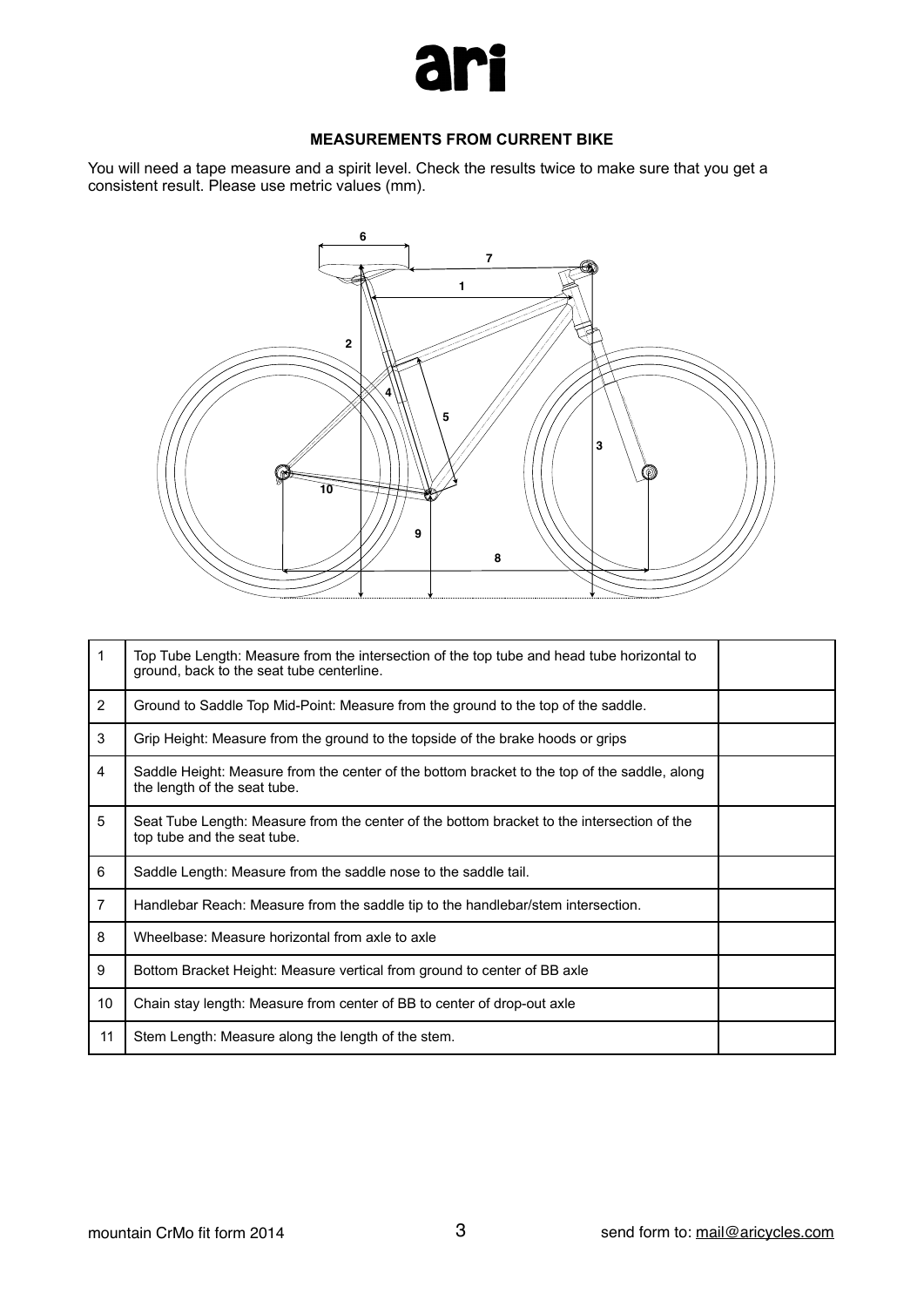

## **OPTIONS FOR THE NEW BIKE**

# **Please select optional frame, design and components details (prices are ex local VAT):**

| <b>Frame Material:</b>           |                                    | Cromoly, True Temper Platinium, Reynolds 853, Columbus Zona/Life, Dedacciai //2000\$ |
|----------------------------------|------------------------------------|--------------------------------------------------------------------------------------|
| 26"<br><b>Wheel Size:</b>        | 27.5"                              | 29"<br>$29+$<br>Fatbike                                                              |
| Max tire size:                   |                                    |                                                                                      |
| <b>Head Tube:</b>                | Standard (1 1/8" fork steerer)     | Inset 44mm (Tapered steerer)                                                         |
| <b>Bottom Bracket</b><br>Widths: | 68mm                               | 83mm<br>100mm<br>73mm                                                                |
| <b>Options:</b>                  | Pressfit 30 //30\$                 | Eccentric Bottom Bracket //100\$                                                     |
| <b>Rear Axle Spacing:</b>        | 135mm                              | 142/12 //50\$ incl axle<br>150mm<br>170mm                                            |
| <b>Dropouts:</b>                 | Wright/Hooded/Breezer              | Paragon Polydrops //100\$                                                            |
| <b>Derailleur Hanger:</b>        | Regular                            | Shimano Direct Mount<br>None                                                         |
| <b>Single Speed Options:</b>     | Horizontal/Track                   | Paragon Rockers //100\$                                                              |
| <b>Brake Options:</b>            | ISO Disc Tabs                      | Post Mount Disc Tabs //20\$<br>V-brakes                                              |
| <b>Bottle Mounts:</b>            | None                               | $\overline{2}$<br>1                                                                  |
| <b>Disc Cable Routing:</b>       | Top of Top Tube                    | Under Top Tube<br>Down Tube                                                          |
| <b>Gear Cable Routing:</b>       | Top of Top Tube                    | Under Top Tube<br>Down Tube                                                          |
| <b>Gear Cable Housing:</b>       | Partly Open                        | Full Cable Housing                                                                   |
| <b>Other Frame Options:</b>      | Tube splitter for belt drive //200 | ISCG05 mounts //30\$                                                                 |
|                                  | \$ Rack and fender mounts //50\$   | S&S Couplings //700\$                                                                |
| <b>Color and Finish:</b>         | RAL Color Code:                    | For custom color ask for quote                                                       |
| <b>Head Badge:</b>               | Copper                             | Aluminium (silver)                                                                   |
| `haica af Camnanante             |                                    |                                                                                      |

#### **Choice of Components**

| Fork:                             | Steerer:                      | Travel/length:               |
|-----------------------------------|-------------------------------|------------------------------|
| Stem:                             | Length:                       | Angle:                       |
| Headset:                          | 1 1/8" (standard)             | Inset 44mm (tapered steerer) |
| Handlebar:                        | Width:                        | Rise:                        |
| 27.2mm<br><b>Seat Post:</b>       | Layback<br>31.6mm<br>Straight | Dropper seatpost             |
| Crank:                            | Crank Arm Length:             |                              |
| Chainring and gear configuration: | Gear Configuration: 1x10      | 2x10<br>3x10                 |
| <b>Belt drive:</b>                | Front and Rear Cog:           | Belt:                        |